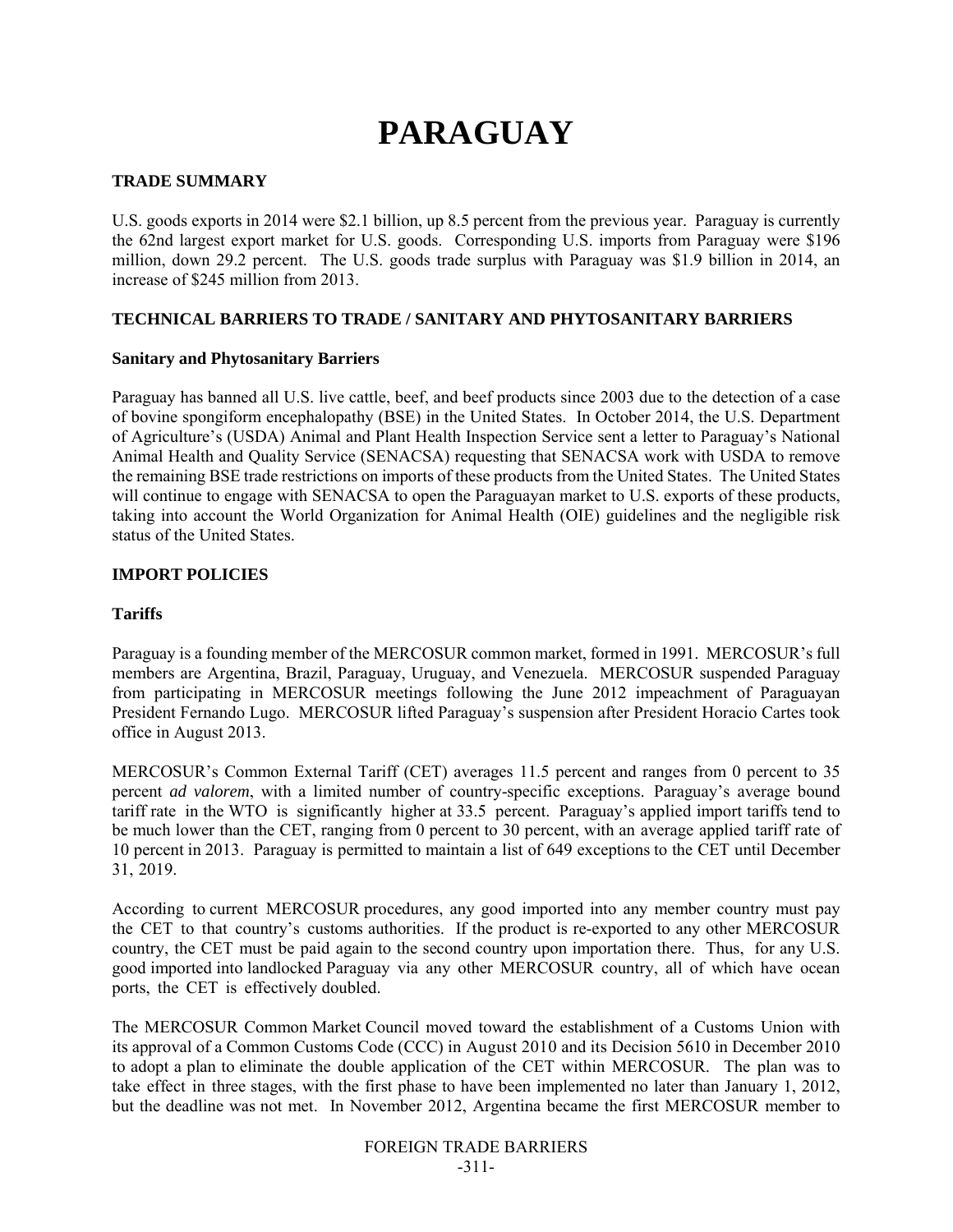ratify the CCC. The CCC still must be ratified by the other MERCOSUR member countries, including Paraguay.

#### **Nontariff Barriers**

Paraguay requires non-automatic import licenses on personal hygiene products, cosmetics, perfumes and toiletries, textiles and clothing, shoes, insecticides, agrochemicals, poultry, barbed wire, wire rods, and steel and iron bars. Obtaining a license requires review by the Ministry of Industry and Commerce. Imports of personal hygiene products, cosmetics, and perfumes and toiletries also require a health certification and therefore must undergo a review by the Ministry of Health. The import license process usually takes 10 days, but for goods that require a health certification, it can take up to 30 days. Once issued, the health certifications are valid for 30 days.

Paraguay prohibits the importation of used cars over 10 years old and used clothing. Also, seasonal restrictions on some vegetables (*e.g.*, tomatoes, bell peppers, and onions) are sometimes implemented to protect local producers.

#### **Customs Procedures**

Paraguay requires that specific documentation for each import shipment (*e.g.*, commercial receipt, certificate of origin, and cargo manifest) be certified by either the Paraguayan consulate in the country of origin or, subject to payment of a fee, at the Ministry of Foreign Affairs in Paraguay.

Paraguay requires all companies operating in the country to contract the services of a customs broker. Customs broker fees are standardized by Paraguayan law.

# **GOVERNMENT PROCUREMENT**

Paraguay's Public Contracting Law stipulates that all public contracting at the national and local levels with a value in excess of approximately \$6,000 must be done via the National Directorate for Public Contracts. Foreign firms can bid on tenders deemed "international" and on "national" tenders through the foreign firms' local legal agents or representatives. Paraguayan law gives preference to locally produced goods in public procurements open to foreign suppliers, even if the domestic good is up to 20 percent more expensive than the imported good. Paraguay's public procurements have historically involved widespread corruption, although the government is making efforts to enhance transparency and accountability.

In October 2013, the Paraguayan Congress passed a law to promote Public-Private Partnerships (PPPs) in public infrastructure and allow for private sector entities to participate in the provision of basic services such as water and sanitation. Implementing regulations for the PPP law were signed in March 2014. As a result, the Executive Branch can now enter into agreements directly with the private sector without the need for Congressional approval. To date, there have been no PPPs in public infrastructure.

Paraguay is not a signatory to the WTO Agreement on Government Procurement.

# **INTELLECTUAL PROPERTY RIGHTS PROTECTION**

Paraguay remained on the Special 301 Watch List in 2014, and the United States continues to monitor Paraguay under Section 306. The United States is encouraged by the work of the National Directorate of Intellectual Property and the enhanced administrative and border enforcement activity occurring in Paraguay. Issues that affect market access for U.S. firms and require Paraguay's attention include: the level of enforcement against rampant piracy and counterfeiting, particularly under the criminal laws, in areas